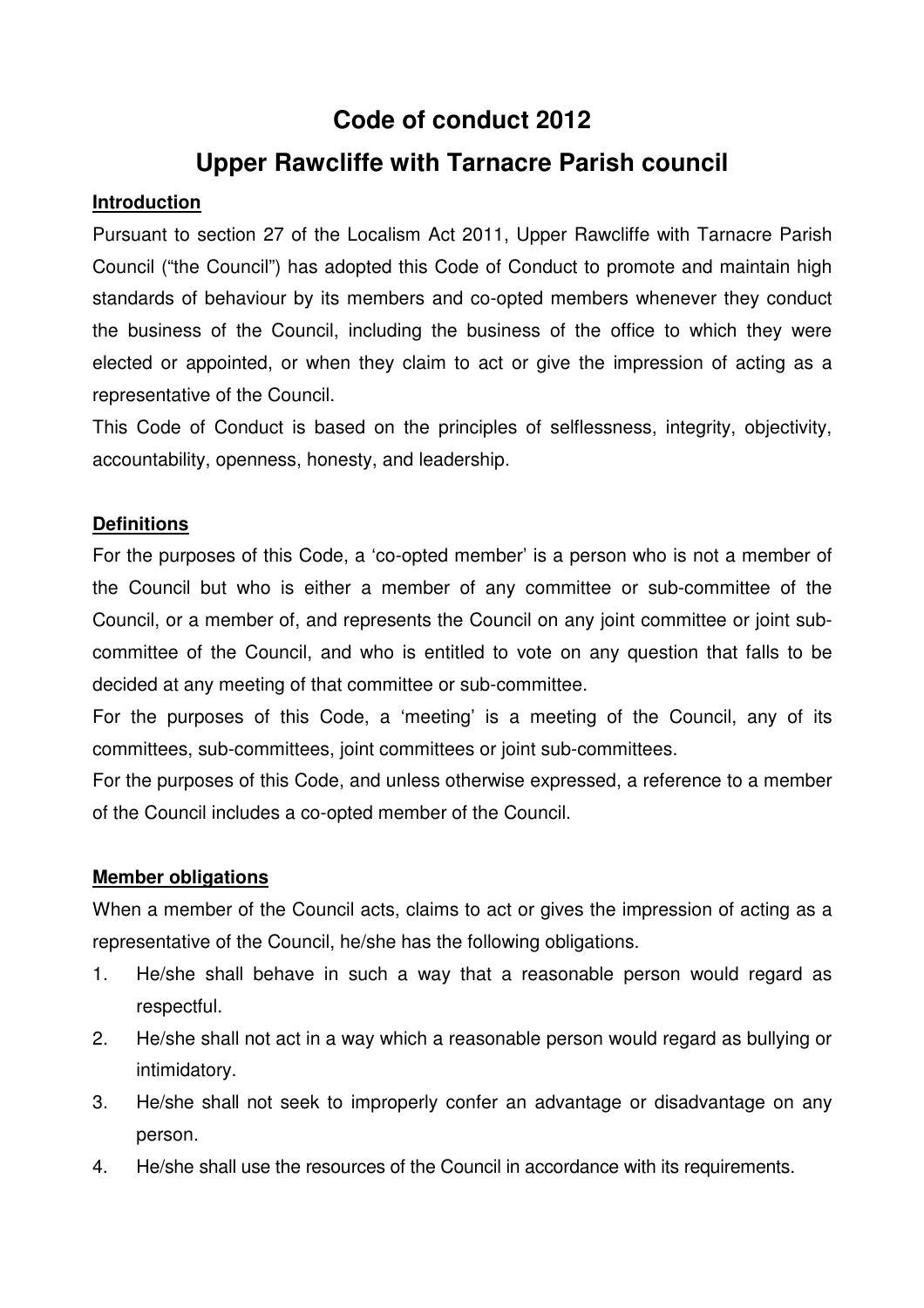5. He/she shall not disclose information which is confidential or where disclosure is prohibited by law.

#### **Registration of interests**

- 6. Within 28 days of this Code being adopted by the Council, or the member's election or the co-opted member's appointment (where that is later), he/she shall register with the Monitoring Officer the interests which fall within the categories set out in Appendices A and B.
- 7. Upon the re-election of a member or the re-appointment of a co-opted member, he/she shall within 28 days re-register with the Monitoring Officer any interests in Appendices A and B.
- 8. A member shall register with the Monitoring Officer any change to interests or new interests in Appendices A and B within 28 days of becoming aware of it.
- 9. A member need only declare the existence but not the details of any interest which the Monitoring Officer agrees is a 'sensitive interest'. A sensitive interest is one which, if disclosed on a public register, could lead the member or a person connected with the member to be subject to violence or intimidation.

#### **Declaration of interests at meetings**

- 9. Where a matter arises at a meeting which relates to an interest in Appendix A the member shall not participate in a discussion or vote on the matter. He/she only has to declare what his/her interest is if it is not already entered in the member's register of interests or if he/she has not notified the Monitoring Officer of it.
- 10. Where a matter arises at a meeting which relates to an interest in Appendix A which is a sensitive interest, the member shall not participate in a discussion or vote on the matter. If it is a sensitive interest which has not already been disclosed to the Monitoring Officer, the member shall disclose he/she has an interest but not the nature of it.
- 11. Where a matter arises at a meeting which relates to an interest in Appendix B, the member shall not vote on the matter. He/she may speak on the matter only if members of the public are also allowed to speak at the meeting.
- 12. A member only has to declare his/her interest in Appendix B if it is not already entered in his/her register of interests or he/she has not notified the Monitoring Officer of it or if he/she speaks on the matter. If he/she holds an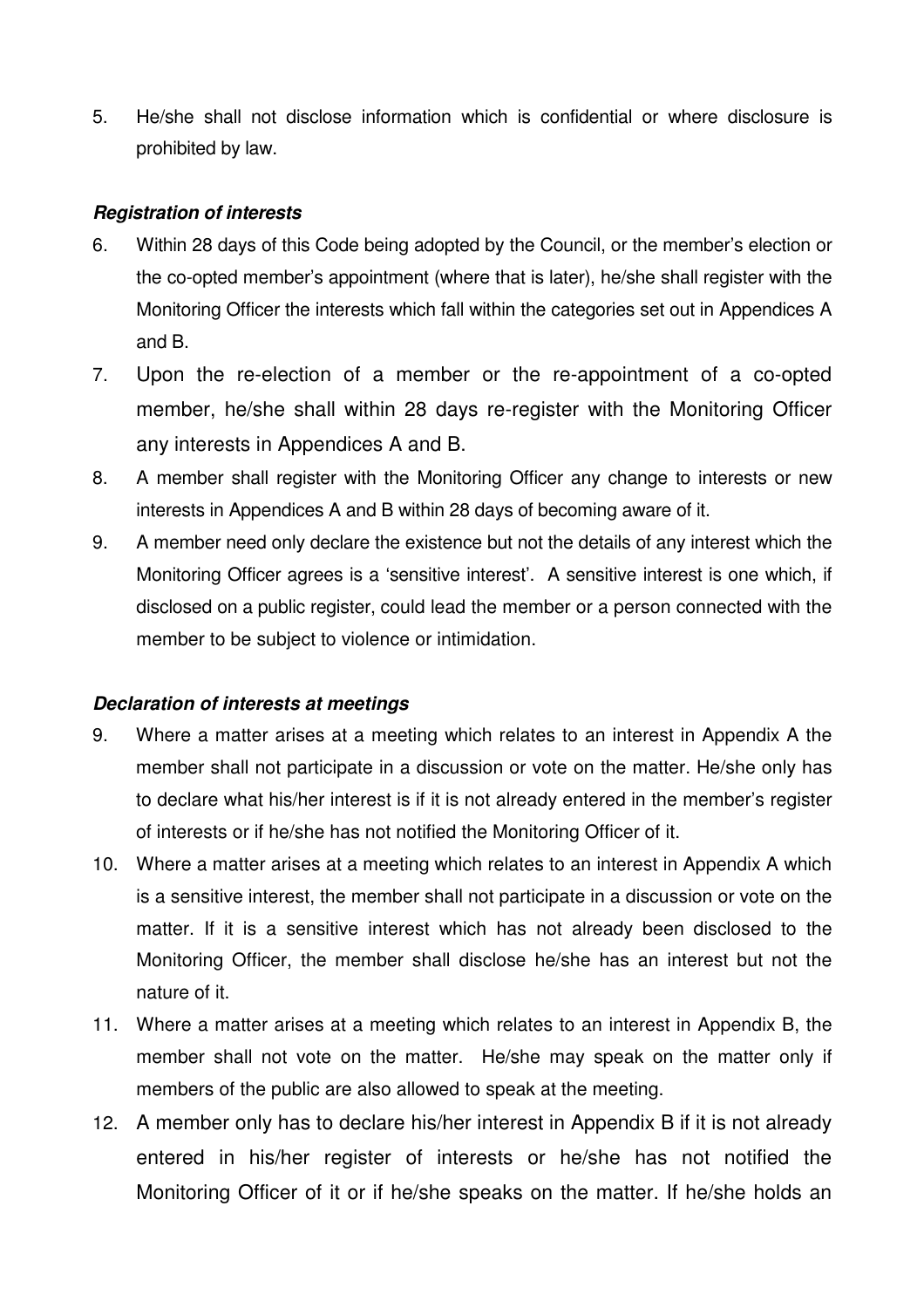interest in Appendix B which is a sensitive interest not already disclosed to the Monitoring Officer, he/she shall declare the interest but not the nature of the interest.

13. Where a matter arises at a meeting which relates to a financial interest of a friend, relative or close associate (other than an interest in Appendix A), the member shall disclose the nature of the interest and not vote on the matter. He/she may speak on the matter only if members of the public are also allowed to speak at the meeting. If it is a 'sensitive interest' the member shall declare the interest but not the nature of the interest.

#### **Dispensations**

14. On a written request made to the Council's proper officer, the Council may grant a member a dispensation to participate in a discussion and vote on a matter at a meeting even if he/she has an interest in Appendices A and B if the Council believes that the number of members otherwise prohibited from taking part in the meeting would impede the transaction of the business; or it is in the interests of the inhabitants in the Council's area to allow the member to take part or it is otherwise appropriate to grant a dispensation.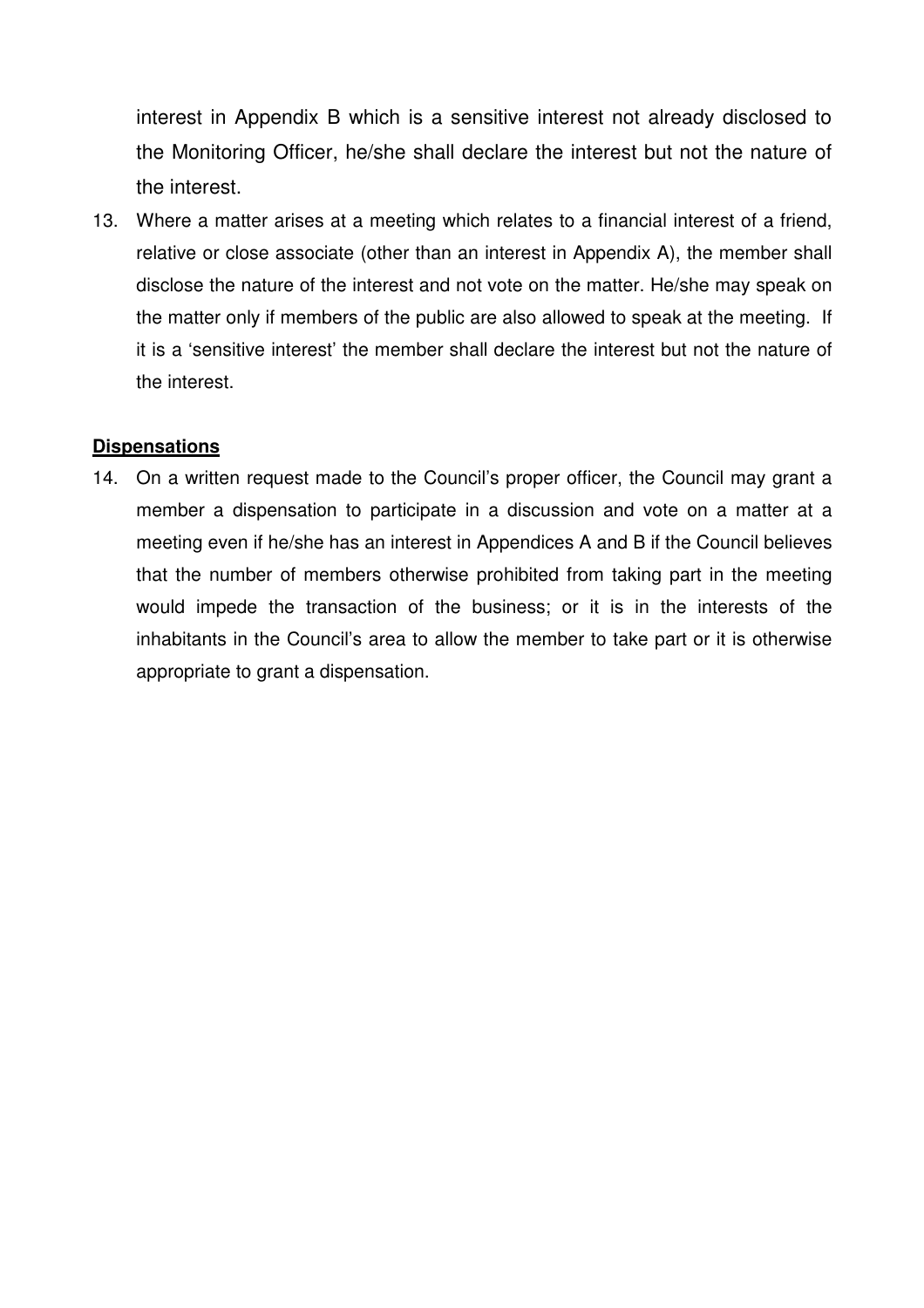### **Appendix A**

Interests defined by regulations made under section 30(3) of the Localism Act 2011 and described in the table below.

| <b>Subject</b>                                          | <b>Description</b>                                                                                                                                                                                                                                                                                                                           |
|---------------------------------------------------------|----------------------------------------------------------------------------------------------------------------------------------------------------------------------------------------------------------------------------------------------------------------------------------------------------------------------------------------------|
| Employment, office,<br>trade, profession or<br>vocation | Any employment, office, trade, profession or vocation carried on for profit or gain.                                                                                                                                                                                                                                                         |
| Sponsorship                                             | Any payment or provision of any other financial benefit (other than from the Council)<br>made to the member during the 12 month period ending on the latest date referred to in<br>paragraph 6 above for expenses incurred by him/her in carrying out his/her duties as a<br>member, or towards his/her election expenses.                   |
|                                                         | This includes any payment or financial benefit from a trade union within the meaning of<br>the Trade Union and Labour Relations (Consolidation) Act 1992.                                                                                                                                                                                    |
| Contracts                                               | Any contract made between the member or between his/her spouse or civil partner or the<br>person with whom the member is living as if they were spouses/civil partners (or a body<br>in which such a person is a partner in a firm, a director of an incorporated body or holds<br>the beneficial interest in securities*) and the Council - |
|                                                         | (a) under which goods or services are to be provided or works are to be executed; and                                                                                                                                                                                                                                                        |
|                                                         | (b) which has not been fully discharged.                                                                                                                                                                                                                                                                                                     |
| Land                                                    | Any beneficial interest in land which is within the area of the Council.                                                                                                                                                                                                                                                                     |
| Licences                                                | Any licence (alone or jointly with others) to occupy land in the area of the relevant<br>authority for a month or longer.                                                                                                                                                                                                                    |
| Corporate tenancies                                     | Any tenancy where (to the member's knowledge)-                                                                                                                                                                                                                                                                                               |
|                                                         | (a) the landlord is the Council; and                                                                                                                                                                                                                                                                                                         |
|                                                         | (b) the tenant is a body in which the member, or his/her spouse or civil partner/ the<br>person with whom the member is living as if they were spouses/civil partners has a<br>beneficial interest.                                                                                                                                          |
| <b>Securities</b>                                       | Any beneficial interest in securities of a body where-                                                                                                                                                                                                                                                                                       |
|                                                         | (a) that body (to the member's knowledge) has a place of business or land in the area of<br>the Council; and                                                                                                                                                                                                                                 |
|                                                         | (b) either-                                                                                                                                                                                                                                                                                                                                  |
|                                                         | (i) the total nominal value of the securities* exceeds £25,000 or one hundredth of the total<br>issued share capital of that body; or                                                                                                                                                                                                        |
|                                                         | (ii) if the share capital of that body is of more than one class, the total nominal value of<br>the shares of any one class in which the relevant person has a beneficial interest<br>exceeds one hundredth of the total issued share capital of that class.                                                                                 |
|                                                         | *'Securities' means shares, debentures, debenture stock, loan stock, bonds, units of a collective investment scheme                                                                                                                                                                                                                          |

within the meaning of the Financial Services and Markets Act 2000 and other securities of any description, other than money deposited with a building society**.**